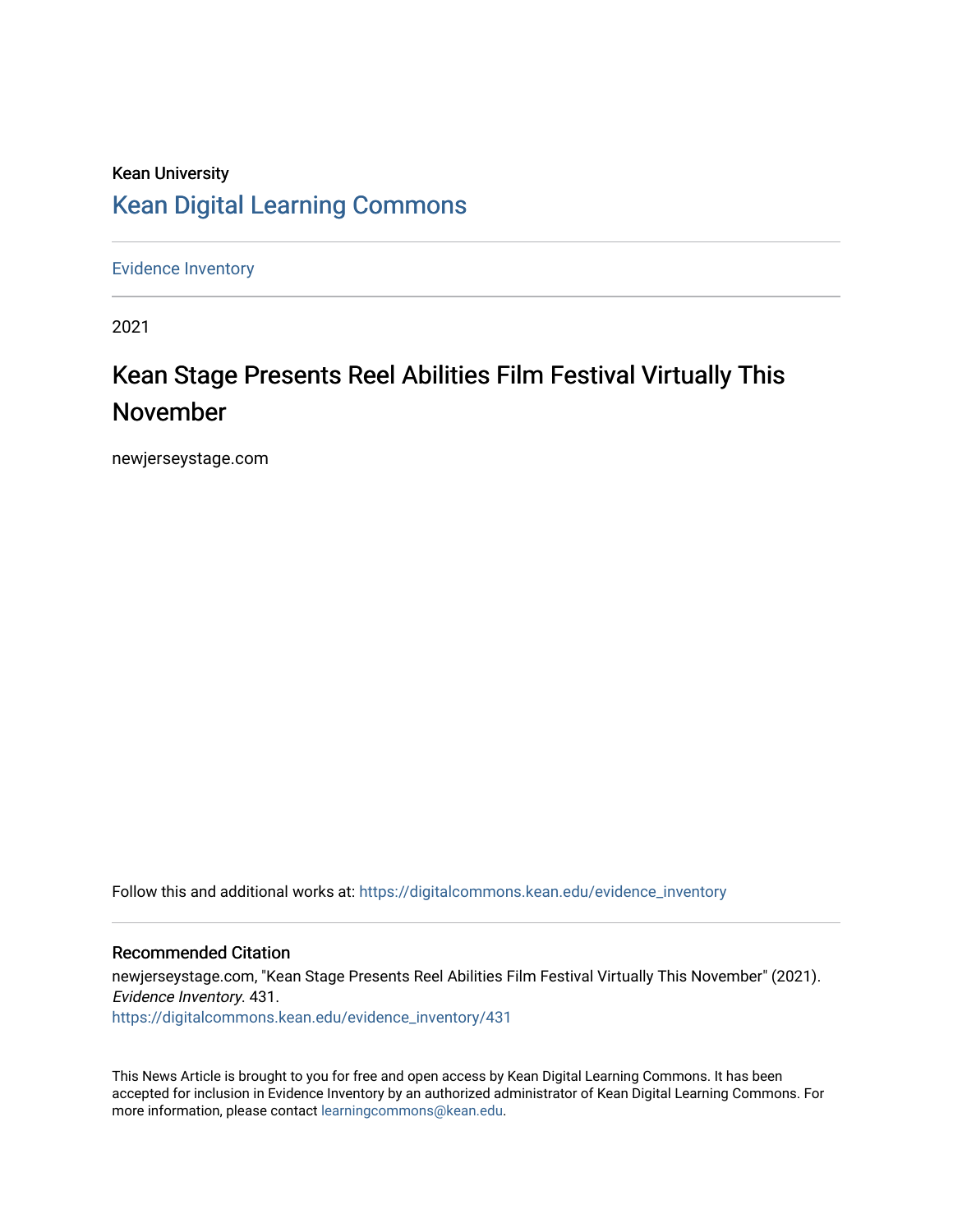#### Kean Stage Presents Reel Abilities Film Festival Virtually This November

#### Keywords

Kean Stage Presents ReelAbilities Film Festival Virtually This November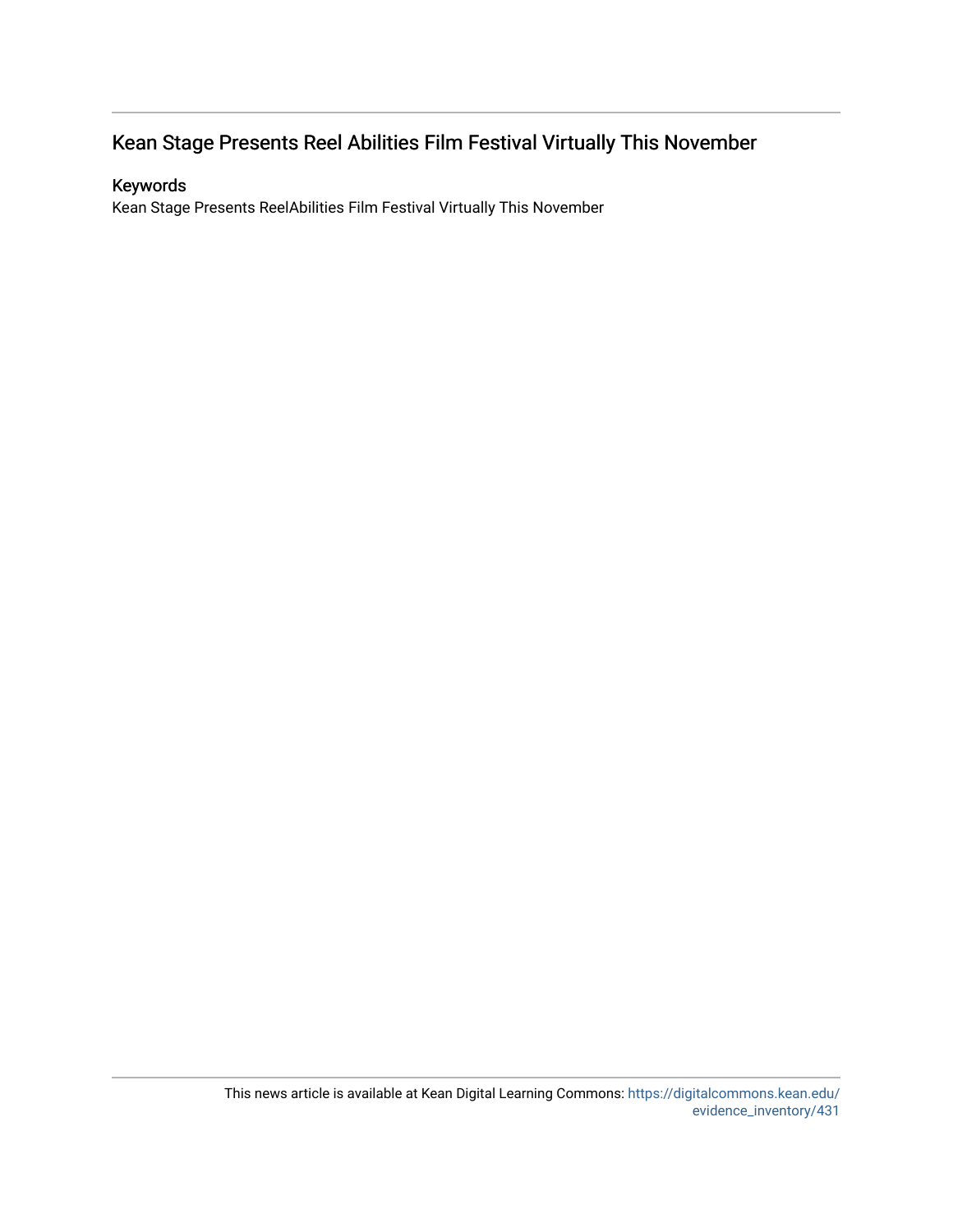





# Kean Stage Presents ReelAbilities Film Festival Virtually This November

#### **[NEWS](https://www.newjerseystage.com/articles/viewnews.php) | [FEATURES](https://www.newjerseystage.com/articles/viewfeatures.php) | [PREVIEWS](https://www.newjerseystage.com/articles/viewpreviews.php) | [EVENTS](https://www.newjerseystage.com/articles/viewevents.php)**

originally published: 10/28/2020



(UNION, NJ) -- The ReelAbilities Film Festival will be presented virtually this year as Kean Stage hosts films each week in November. The festival is dedicated to promoting awareness and appreciation of the lives, stories and artistic expressions of people with different disabilities.

Founded in NY in 2007, the festival presents award winning **[Story | Links | Radio Show](https://www.newjerseystage.com/pitch/thepitch.php/)**films by and about people with disabilities in multiple locations throughout each hosting city. Post-screening discussions and other engaging programs bring together the community to explore, discuss, embrace, and celebrate the diversity of our shared human experience.

Ticket holders are invited to participate in a live "watch party" on Wednesdays, beginning at 7:00pm via Zoom, followed by a discussion with disabled artists and experts

**New Jersey Stage © 2021 by Wine Time Media, LLC | PO Box 140, Spring Lake NJ 07762 | info@newjerseystage.com**

*Images used on this site have been sent to us from publicists, artists, and PR firms. If there is a problem with the rights to any image, please contact us and we will look into the matter.*

*Follow us on [Facebook,](http://www.facebook.com/newjerseystage) [Twitter](https://www.twitter.com/newjerseystage), and [Instagram](http://www.instagram.com/newjerseystage)*

**[Art](https://www.newjerseystage.com/sections/art.php) | [Comedy](https://www.newjerseystage.com/sections/comedy.php) | [Dance](https://www.newjerseystage.com/sections/dance.php) | [F](https://www.newjerseystage.com/sections/film.php)[ilm | Music | Theatre | Ad](https://www.newjerseystage.com/advertise) Rates | [About Us](https://www.newjerseystage.com/sections/aboutus.php) | Pitch a**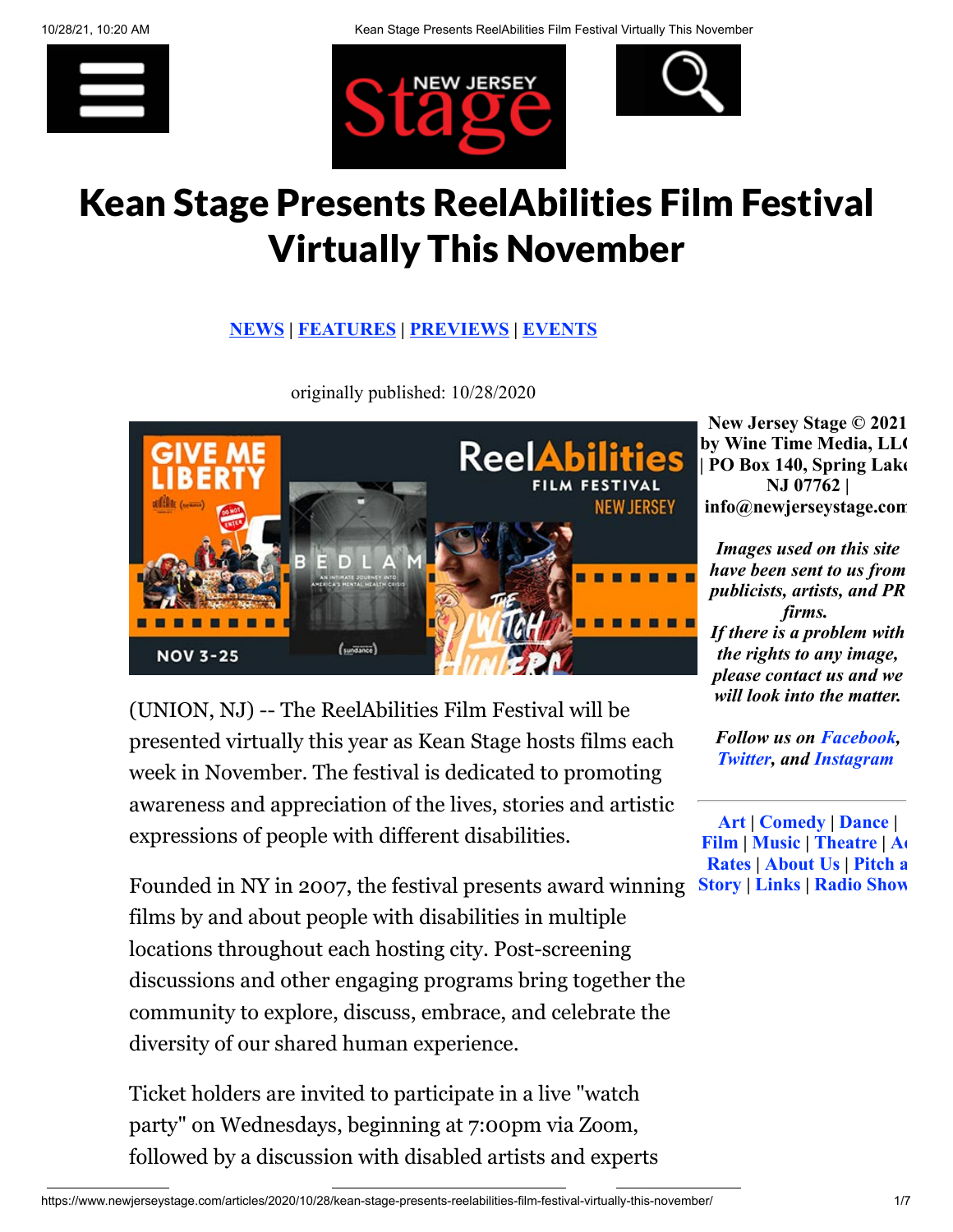





films will include open captions. Films with audio description are available for at-home screening only.

Tickets are \$5 per week. Purchase a \$15 Festival Pass for all four weeks of films and save \$5. Tickets are available for **[purchase online](http://www.keanstage.com/reelabilities)**.

This year s ReelAbilities Film Festival New Jersey is led by Montclair University and generously funded by the Kessler Foundation.

*Advertise with New Jersey Stage for \$50-\$100 per month, [click](https://www.newjerseystage.com/advertise) here for info*

### **ReelAbilties Film Festival at Kean Stage Line-Up**

#### REELABILITIES AT KEAN STAGE OPENING NIGHT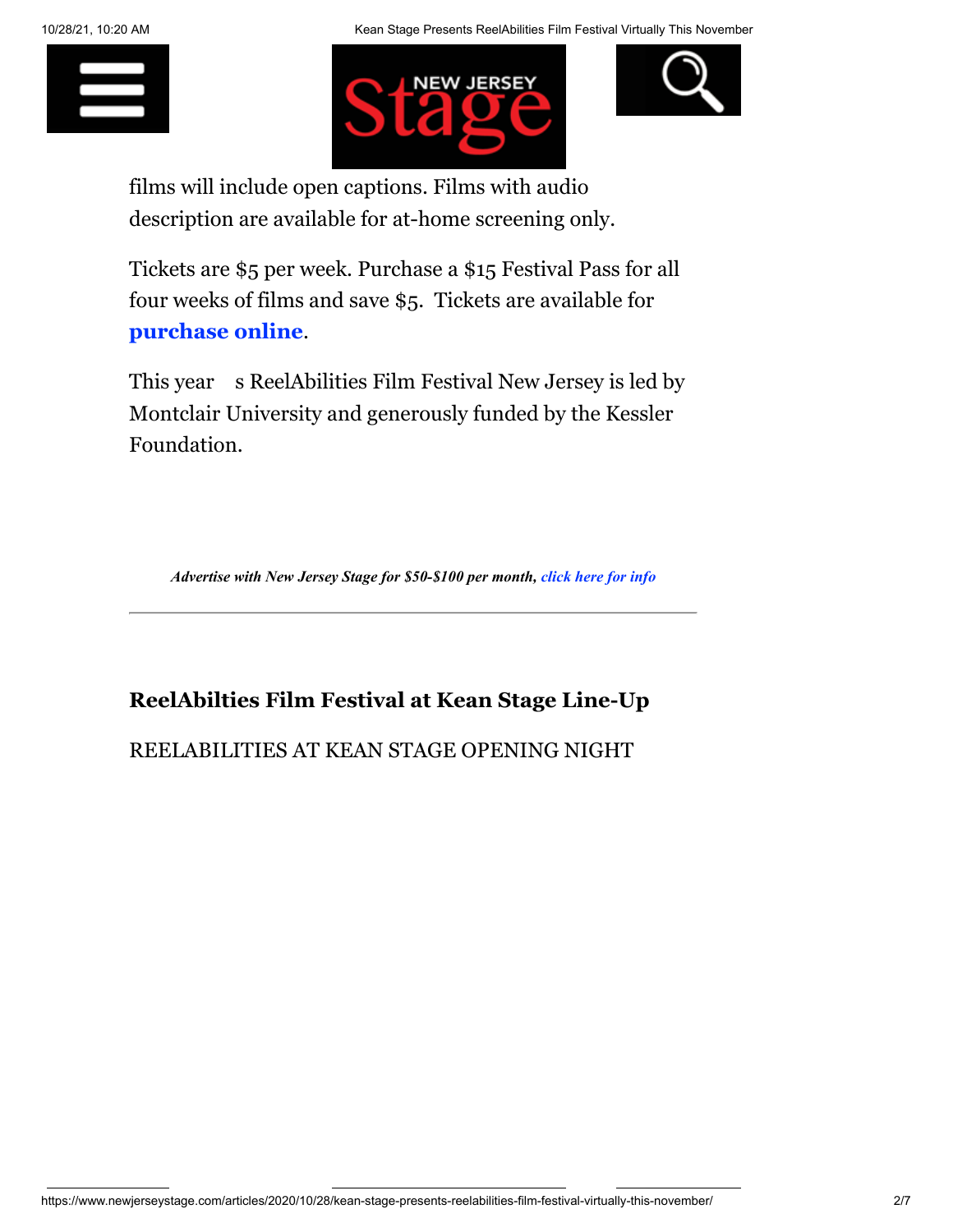







# **[Monday, November 2 - Thursday, November 5](https://red.vendini.com/ticket-software.html?e=c2fc4aaa0b524c0afc927ceaa242bf84&t=tix)**

*Bedlam* | 2019 documentary - 86 mins. Through intimate stories of patients, families and medical providers, *Bedlam* immerses audiences in the national crisis surrounding the need for better care of people with mental illness, and demands this critical situation be viewed through an intersectional lens.

*The Quiet Ones* is a murder mystery where a teacher at a boarding school for the deaf is brutally murdered, and the suspects are narrowed down to four students. | 2015 short - 15 mins

#### **Live Stream and Q&A**

Wednesday, November 4 at 7:00pm EST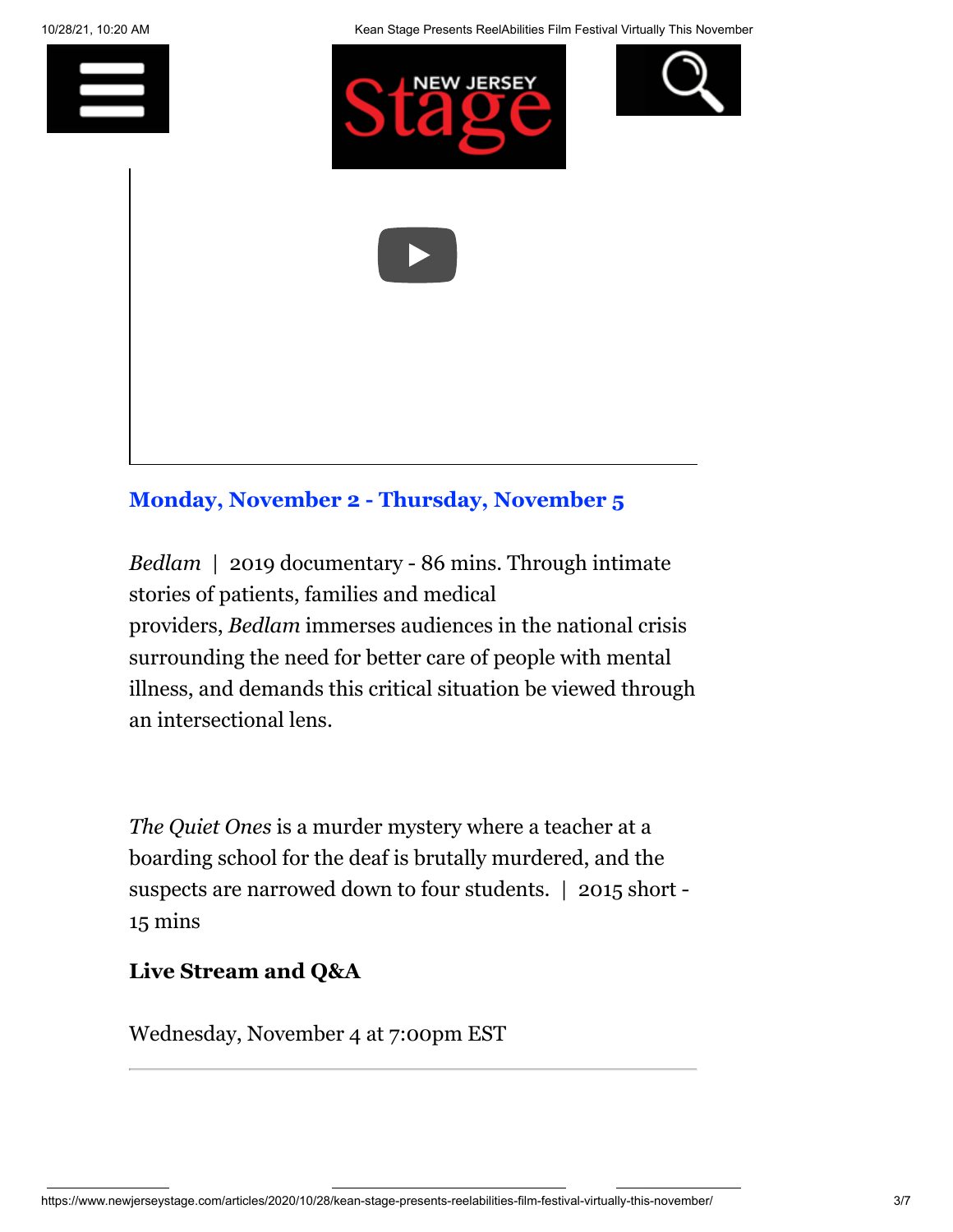

### **[Monday, November 9 - Thursday, November 12](https://red.vendini.com/ticket-software.html?e=ed10d40618e58f374564142e9a50a448&t=tix)**

REEL VETERANS (shorts)

*Riding My Way Back* | 2014 short - 29 mins. When Staff Sergeant Aaron Heliker returned from multiple deployments to Iraq and Afghanistan with traumatic brain injury, Post-Traumatic Stress Disorder, third-degree burns and nerve damage, he was introduced to the unlikeliest of saviors: a horse named Fredand.

*Birthday* A severely wounded Marine returns home to his wife after months of surgery and rehabilitation. | 2015 short - 16 mins

*Glimpse of Heaven* A blind veteran changes his outlook on life after meeting a young girl. | 2012 short - 12 mins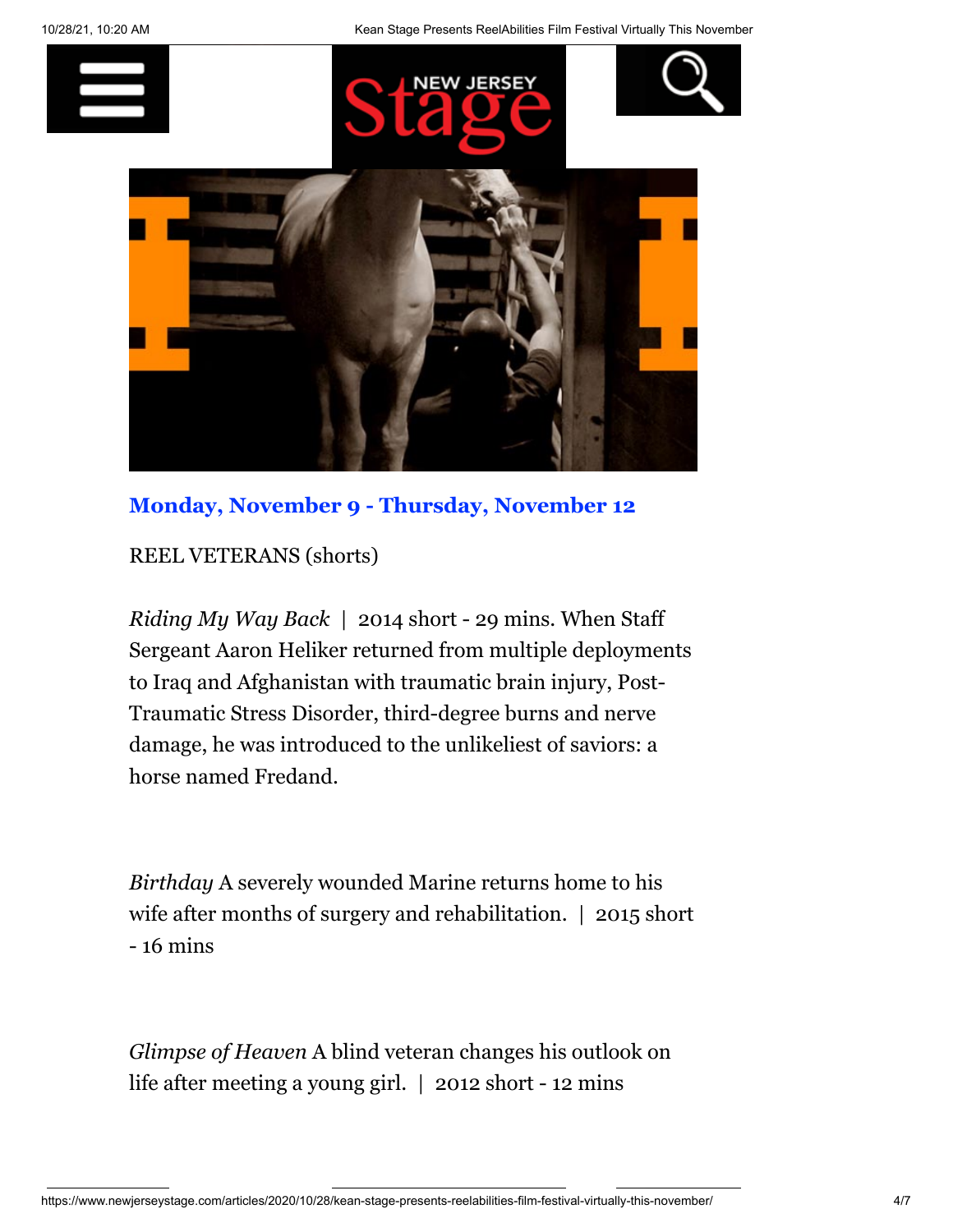





*Fort Irwin* To confront his past trauma, an amputee veteran acts in a hyper-realistic military simulation. | 2019 short - 11 mins

*Advertise with New Jersey Stage for \$50-\$100 per month, [click](https://www.newjerseystage.com/advertise) here for info*

### **Live Stream and Q&A**

Veterans Day, Wednesday, November 11 at 7:00pm EST



# **[Monday, November 16 - Thursday, November 19](https://red.vendini.com/ticket-software.html?e=94476e397dc22357f729300d92afa7ce&t=tix)**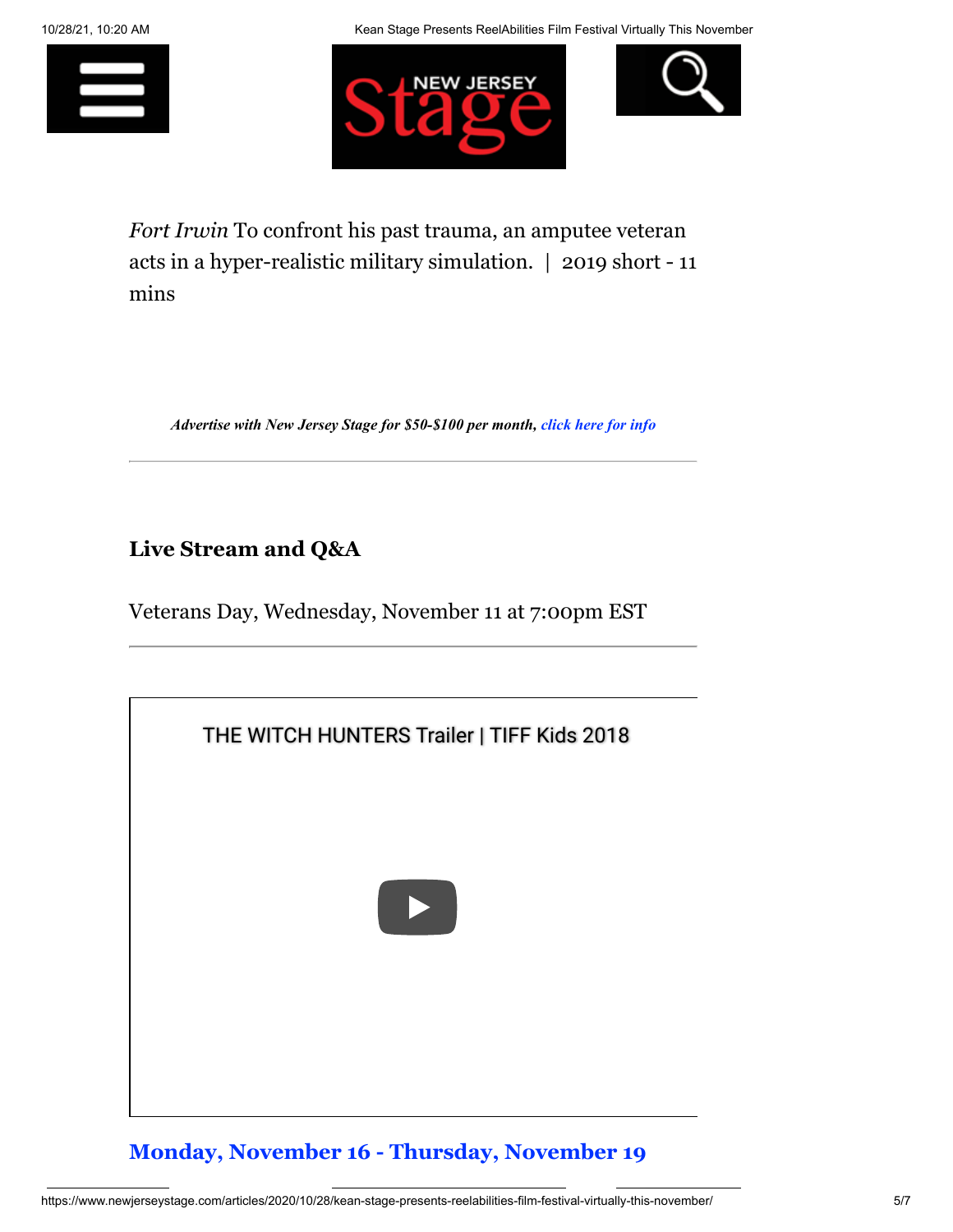





His condition has shaped his everyday life and made him think of himself as invisible to others - particularly his parents and classmates. In the world of his imagination, however, to which he escapes frequently, he is free to be who he wants and possesses the hero superpowers that everybody dreams of.

*Angel s Mirror* is about a group of young boys who are fascinated by a girl who spends her days looking out the window. | 2018 short - 14 min

# **Live Stream and Q&A**

Wednesday, Nov 18 at 7:00pm EST



**[Monday, November 23 - Thursday, November 26](https://red.vendini.com/ticket-software.html?e=898c6d29b6bd40837c6a4da21ae339ec&t=tix)**